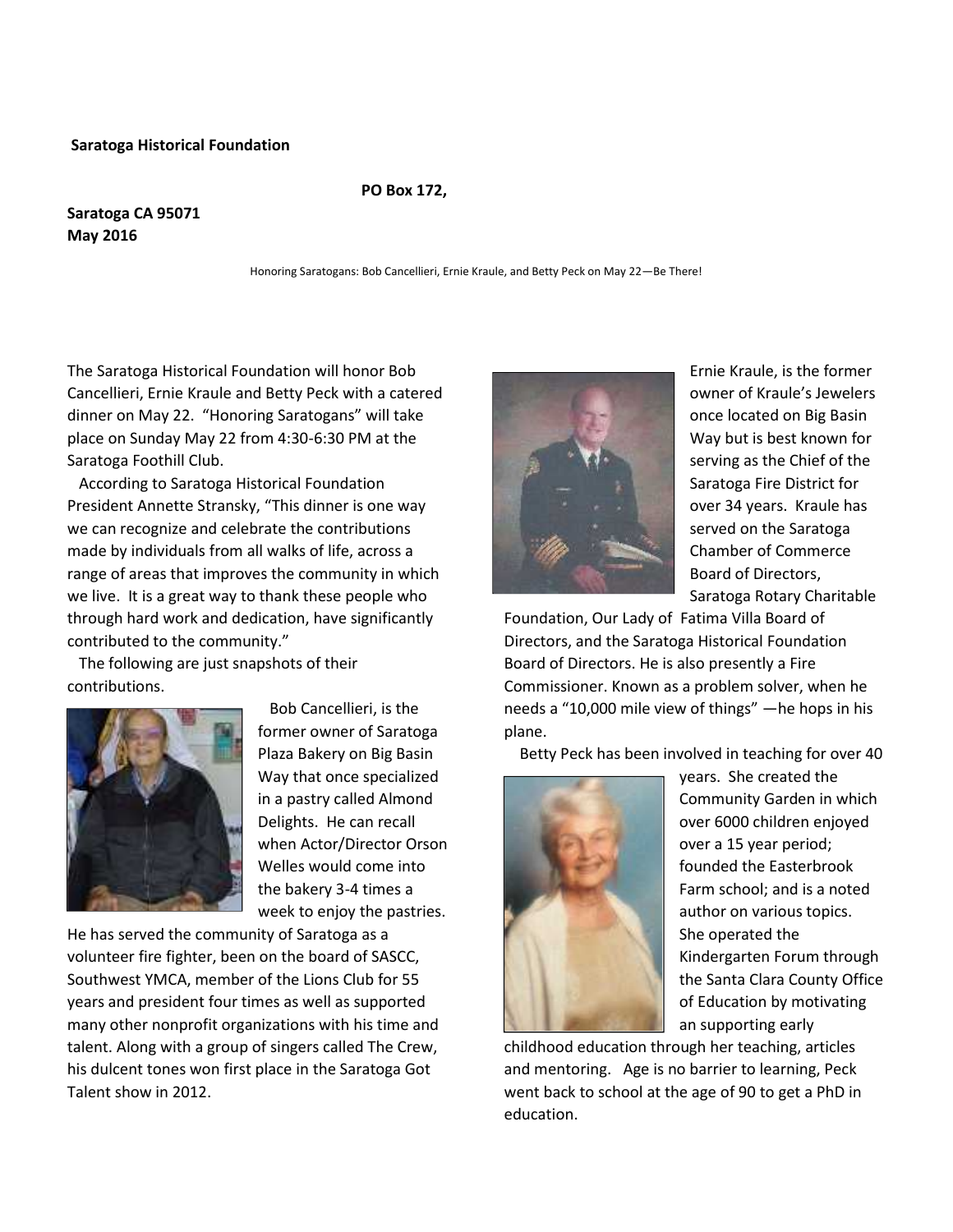### **Celebrate National Heritage Preservation Month!**

May is National Heritage Preservation Month and this year Saratogans can take advantage of some great opportunities to learn more about their community. On Saturday, May 20, Saratoga Historical Foundation Historian Ray Cosyn will give a presentation on "Saratoga: A Lumber Town" at 2:00 PM in the Community Room at the Saratoga Library. The Saratoga Library is located at 13650 Saratoga Ave in Saratoga with free parking.

Additionally, April Halberstadt will give a 15 minute presentation on the importance of preservation to the community. The Saratoga Historical Foundation is also offering three free docent-led walking tours of the Saratoga Village during the month of May.

### **Free Presentation**

The presentation by Ray Cosyn "Saratoga: A Lumber Town," traces the history of Saratoga from the Ohlone Native Americans to the present historic village. The excitement of the once rollicking lumber town to the battle for incorporation is of interest to every Saratogan, young and old.

April Halberstadt's presentation will cover the benefits of preservation and some of the financial advantages.

## **Free Walking Tours in Saratoga**

The Saratoga Historical Foundation will conduct three free docent-led walking tours of the Saratoga Village on the following dates**: May 6 at 1:00 PM, May 13 at 11:00 AM, and May 20 at 2:00 PM**. Take the tour and walk by buildings designed by famed



## **Saratoga Historical Foundation**

*The mission of the Saratoga Historical Foundation is to preserve the unique history of Saratoga for the education and enjoyment of the community.*

and Sunday; 10-4 on Saturday. It is located at 20450 Saratoga Los-Gatos Road in Saratoga. Call 408-867-4311 for more information or go up to The Saratoga Historical Park is open from 1-4 Friday www.saratogahistory.com.

# www.saratoganistory.com.<br>For comments or suggestions concerning the not comments or expectable concerning are<br>newsletter, e-mail the newsletter editor at:

annette@saratogahistory.com

noted in front of the Saratoga History Museum which is located at 20450 Saratoga-Los Gatos Road in Saratoga. The tour takes about 1- 1 ½ hours. Both children and adults will enjoy the tour.

### **About the Speakers**

Ray Cosyn has lived in Saratoga for the past 27 years.



He is a native Chicagoan and a graduate of York High School in Elmhurst Illinois. He served in the U.S. Coast Guard both on active duty and in the reserve. He holds a Bachelor of Science Degree in Industrial Engineering from the University of Illinois and a Masters Degree in History from San Jose State University. He has a passionate interest in the American experience from

the Civil War through World War II. He has developed a set of lectures which speak to topics that gives insight into this period including Prohibition, the Lincoln Funeral Train, the Peninsular Railroad (rise and fall of local mass transit), "Saratoga a Lumber Town" (Small California town in transition), and the Flying Tigers.

April Halberstadt is a Consulting historian, Santa Clara County Heritage Commissioner and author of



three books on Saratoga history.



# **Marion Street**

Marion Street is named after Matthew (August 6, 1822-August 7, 1896) and Rebecca (October

22, 1829-January 11, 1915) Marion who was a fruit orchardist. Family lore says Matthew was related to Francis Marion aka the Swamp Fox. Francis Marion fought in the American Revolutionary War and received that name due to his unorthodox fighting methods.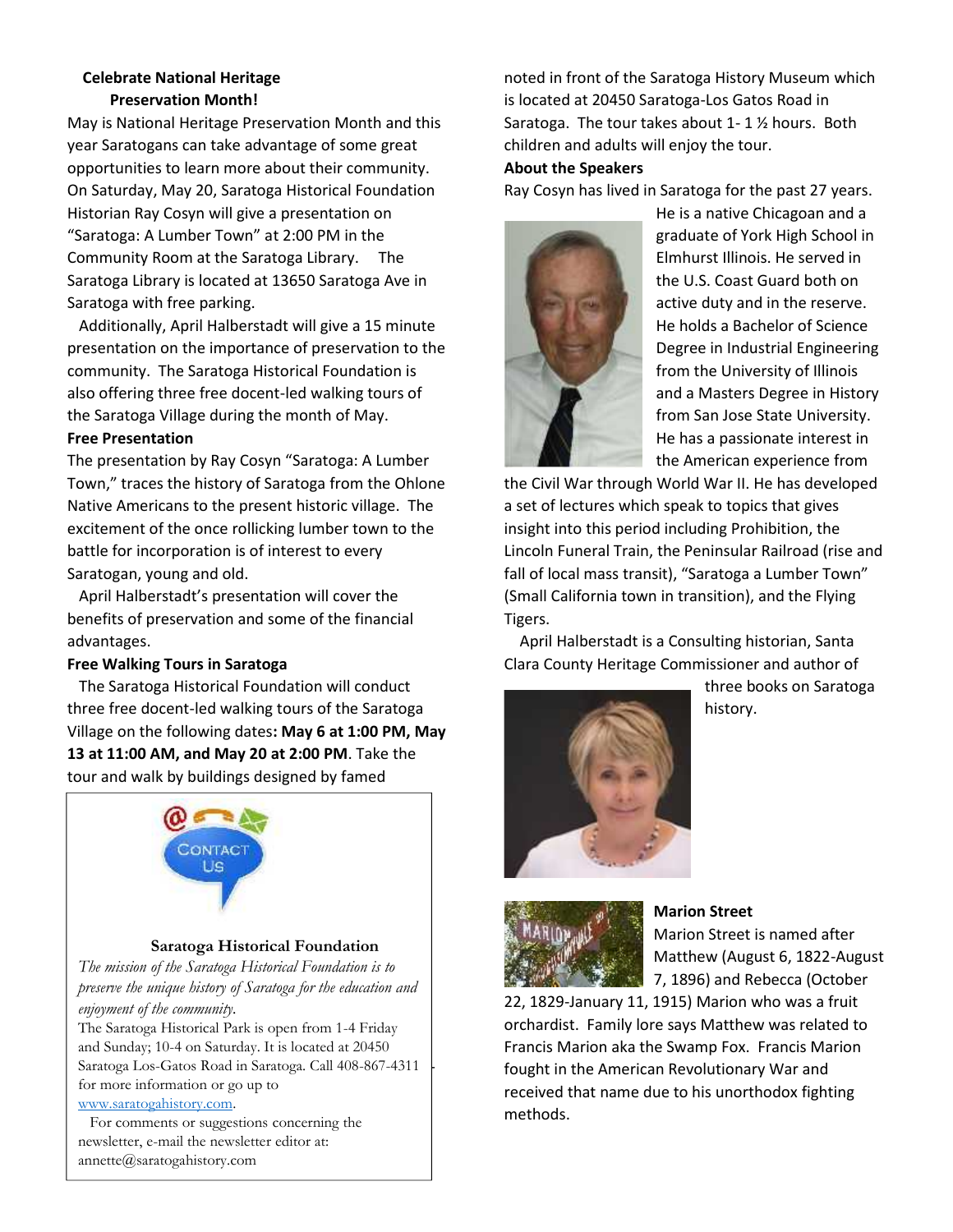

### **March 10- July 9**

New Exhibit: Open Wide—Painless Parker and the History of Dentistry, Saratoga History Museum **May 17** Meet the E Clampus Vitus; Foothill Club, 6:30 potluck; 7:30 PM lecture **May 21**

Honoring Saratogans dinner, 4:30 PM, Foothill Club—be sure to register!

**August 12**

Estate Sale, fundraiser at the museum, 9-3 PM **October 1**

Mid-Autumn Festival, Museum patio 1-4 PM free

**October 8**

India Showcase, Museum patio, 1-4 PM free

# **Open Wide—Painless Parker and the History of Dentistry--- Exhibit Runs until July 9— Bring Your Dentist!**

The exhibit would be remiss if it didn't include information about the tooth fairy**.** The tooth fairy



legend has been around for some time and remains popular. The tale states that when children lose one of their baby

teeth they should place it underneath their pillow and the tooth fairy will visit while they sleep, replacing the lost tooth with a small payment. A recent survey found that the average child today in the United States receives \$3.70 per tooth, which is considerably more than what we used to get as children!

The tradition is almost universal in Spanish cultures, but takes different forms in different areas. The tooth mouse brings a small gift. In Italy the tooth fairy is a small mouse, named *Topolino*. In Scotland a white fairy rat purchases children's teeth with coins.

In some Asian countries such as India, China, Japan, Korea and Vietnam when a child loses a tooth, it is customary for him or her to throw it onto the roof if it came from the lower jaw, or into the space beneath the floor if it came from the upper jaw. While doing this, the child shouts a request for the tooth to be replaced with the tooth of a mouse. This tradition is based on the fact that the teeth of mice grow for their entire lives.

### **Estate Sale Fundraiser August 12**

The Saratoga Historical Foundation will be holding an



estate sale fundraiser on August 12 with proceeds to benefit the construction of the blacksmith exhibit. Vintage jewelry,

collectible artwork, antiques, garden items, plants, kitchenware, and more will be available to purchase. Donations welcome. Call 408-867-4311 for more information.

#### **Upcoming Festivals**

Don't miss these special festivals coming in October:



Mid-Autumn Festival, produced by the OCAUW, and sponsored by the Saratoga Historical Foundation takes place October 1. Enjoy a free lecture, crafts for children, music, and dancing while

celebrating the Mid-Autumn Festival.

India Showcase features crafts, dancing, music and history on October 8. Don't miss it!!

### C**ongratulations!**

Reiko Iwanaga was recently inducted into the Hokka Nichibei Kai's Bunka Hall of Fame."Hanayagi Reimichi" (her dancer's name) has been dancing Japanese Buyo (traditional dance) since she was three years old. Today, she is known as the leader of San Jose's Bon Obori as well as a choreographer.

Prolific author Audry Lynch received an Honorable Mention from the San Francisco Book Festival 2016, in the children's book category- with 'Ruben's Tales of the Amazon Jungle'.

Hard working volunteer Dick Angus was voted Citizen of the Year!!

Congratulations to Katie Alexander—she ran AND finished the Boston Marathon recently. The grueling 26 mile race had over 30,000 runners.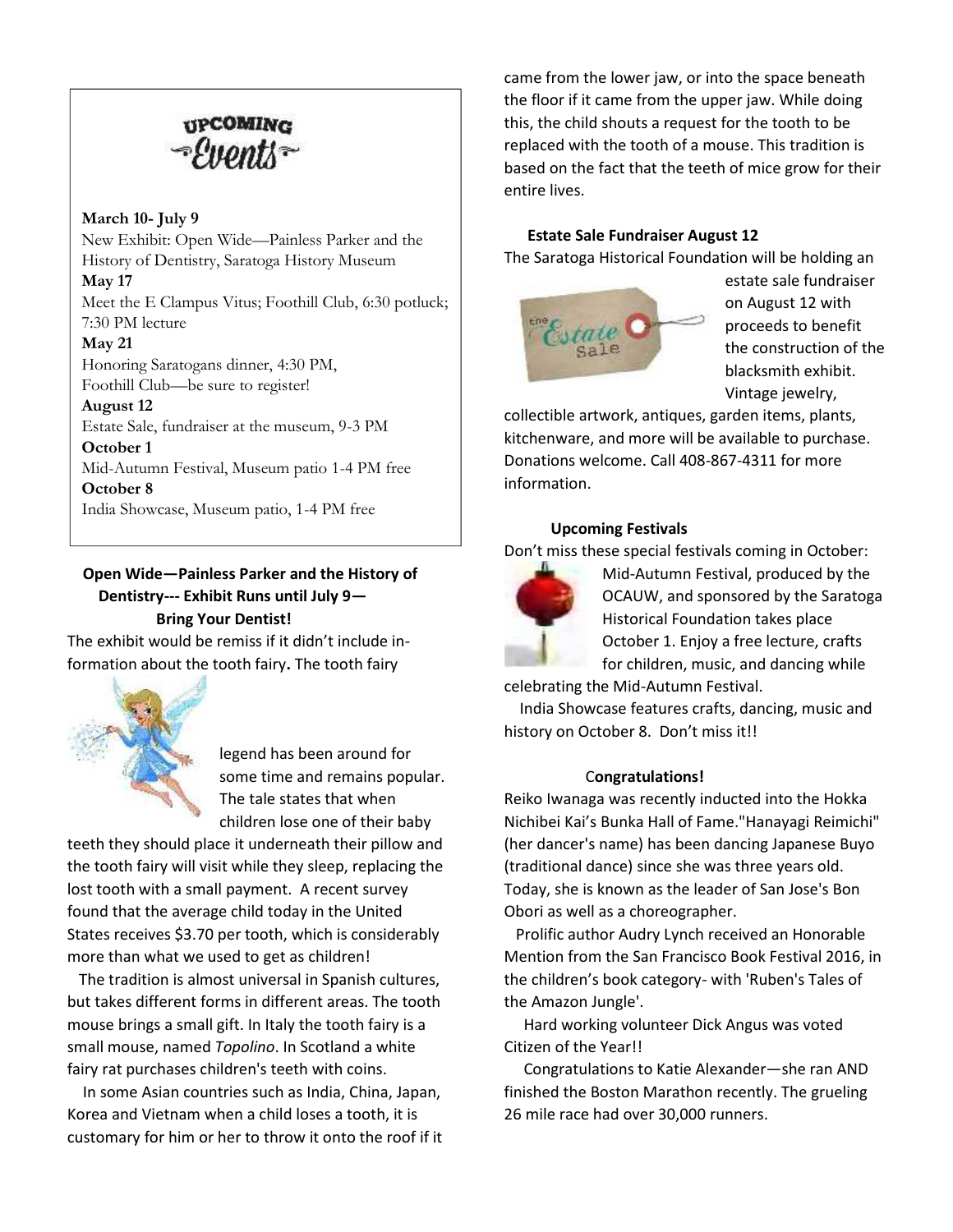### **The Forming of the Saratoga Historical Park**

According to the late Saratoga Historian Willys Peck, "When the Saratoga Historical Foundation was formed, one of the long-range objectives was to establish a local history museum. In 1966, that objective seemed attainable. The Thomas E. Marsh house, dating back to the 1860s, was on the site of the planned Plaza del Roble commercial complex on Big



Basin Way and the developers willingly donated the house to the Historical Foundation with the understanding the structure would be moved off the property. With a nucleus of \$2,000 from the estate of Florence Cunningham, Saratoga's premier historian who had died, the Foundation set about raising additional funds and struck a deal with the city to locate the house in Wildwood Park and refurbish, even expand it, as a museum. It was a daunting task, delayed by heavy winter rains, but in January 1967, there the house was, sitting on blocks in Wildwood Park, waiting for a final site, being progressively vandalized and drawing the unfavorable attention of the county Sheriff's Department and Fire Marshal's Office. The upshot was that, with the reluctant concurrence of the Historical Foundation, the city had



the house demolished in the spring of 1968, paying as much for that job as the Foundation had paid for the moving.

The next project, in 1970, was the William Haun house at Fourth Street and Big Basin Way, dating at least to the 1860s and maybe earlier. Again there was a commercial complex proposed, a different



location on the property, where a museum would enhance the atmosphere. The question of such development became moot when the Haun house burned to the ground in 1971.

When the James McWilliams house on Big Basin Way appeared on the immediately-endangered species list, the twice burned, thrice-cautious Historical Foundation shied away from total involvement. However, most of the board members and many others in town got together to form the Saratoga Heritage Fund, which set about raising funds in 1973 to have the house moved to the city-owned site next to the Village Library. It was a heartening display of the kind of community support that resulted in the building of that library structure in 1927. The McWilliams house was moved, willing volunteers pitched in to do painting and repairs, and even the people who enforced codes were happy. Dedication ceremonies were held on July 4, 1975, and it was my privilege to offer some comments. Pointing out the pageant of history that had passed in front of that house, and then pointing to the house itself, I could think of no more appropriate observation than, "I give you, instant roots."

The building that housed Swanee Purcell's dress shop was in the same situation as the McWilliams house. This time, heartened by the city's decision to make the site a Historical Park as its Bicentennial Project, the Historical Foundation paid for the building's removal and refurbishing, and it was dedicated as a museum on July 4, 1976. The rest, as they say, is history." Willys Peck, Stereopticon, August 14, 1996

> In memorium Remembering Pat McCaughey And Elsie Riddle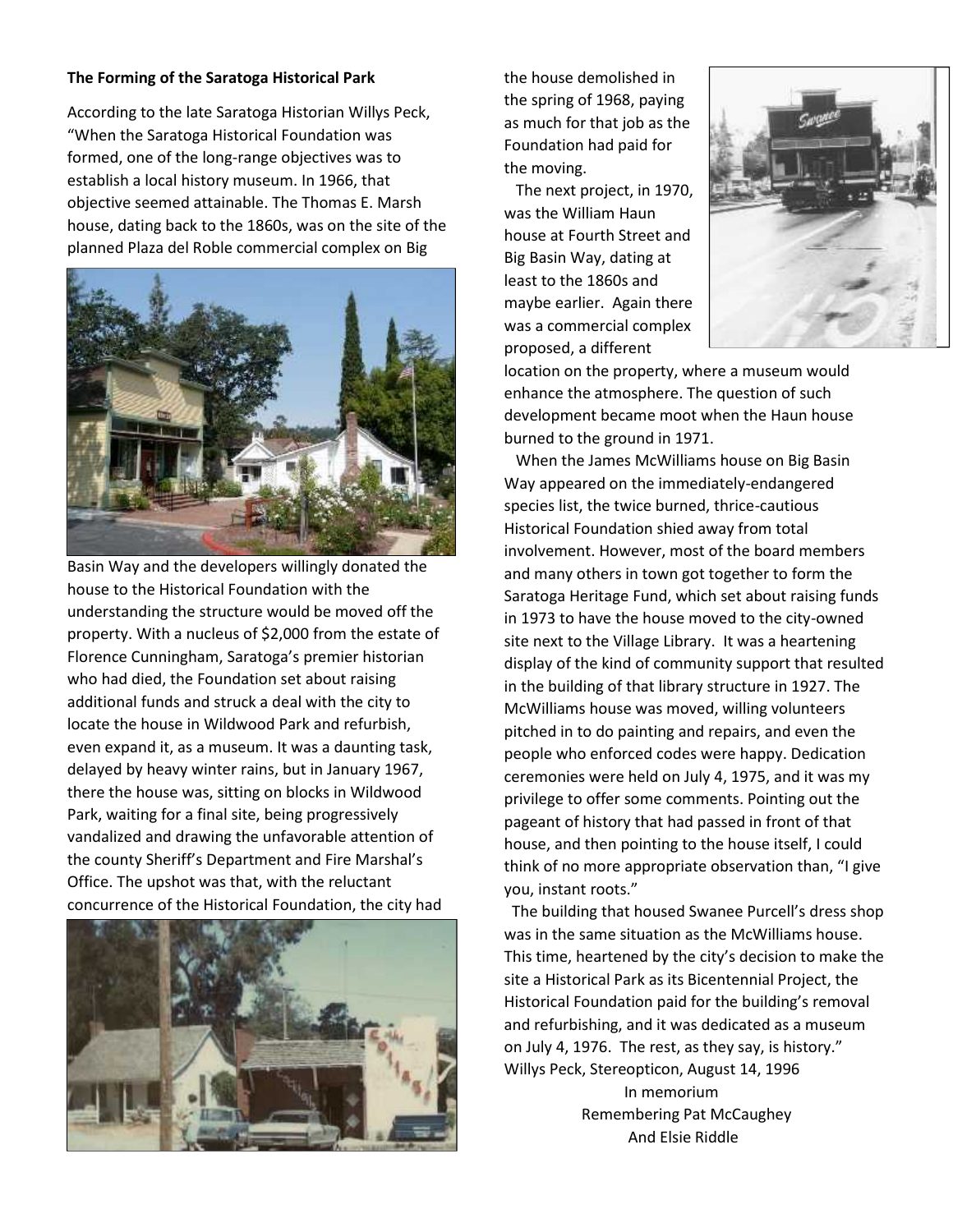## **Adrienne Bonnet--- Santa Cruz Mountain Pioneer**



Adrienne Bonnet came to San Francisco from his home in the Hautes- Alps in France at the age of 27. His first job was in Alviso, an important shipping point in the 1860s. Next he worked for farms and vineyards in San Jose.

Having earned enough money, he leased what is now

Wildwood Park from Peter Springer for four years and farmed the orchards. McCartysville was a lively town at that time with a paper mill on Sixth Street operated by the King brothers and a flour mill just outside of town operated by Charles Maclay. Loads of lumber pulled by oxen would roll through town each day.

Bonnet was one of the first to purchase land in the mountains above Saratoga. This land would later become Sanborn Park. After clearing the land of brush he planted an orchard and vineyard. As time passed he owned up to 600 acres. He sold this property and purchased 23 acres on Saratoga Avenue where once again he cleared the land of brush and planted an orchard and vineyard.

Bonnet married twice—his first wife Mary Corpstein died at a young age and with whom he had four children. At the age of 61, he married Caroline Nusebaum in 1901, a native of Switzerland.

Find out more about Bonnet and others by visiting the exhibit—Pioneers of the Santa Cruz Mountains – and Sanborn Park at the museum. The exhibit will run through the end of June 26. The museum is open Friday, Saturday and Sunday from 1-4 PM. Admittance is free.

### **Remembering Mary Brown**

Historian Jean Libby recently invited people to celebrate and remember the life of Mary Ann Brown, wife of abolitionist John Brown at Madronia cemetery in Saratoga, CA.

During the celebration several commendations were presented including one from the city of Saratoga, State Senator John Simitian and others.

John Brown was an abolitionist who believed in the violent overthrow of the slavery system. He was unsuccessful in business but was able to rally people to his beliefs. With his death he became an anti slavery icon.

After his death, Mary Brown moved to California in 1864 with three of her daughters and one of her sons. California represented an opportunity for a new life for the family. They settled first in Red Bluff, later



moved to Rhonerville and moved to Saratoga in 1881.

Mary Brown died in 1884 taking with her, her thoughts on her husband's activities. During her lifetime she remained reclusive with very little documentation existing of her personal beliefs.

A book documenting some of her activities as well as

those of her daughters while living in California is an interesting read: The Tie That Bound Us by Bonnie Laughlin-Schultz. This book can be purchased from the Saratoga History Museum.

#### **On the Street Where You Live**



John W. Farwell moved to Saratoga in 1856 from New York City. He

had been in the mercantile business most of his life.

He and his wife, Nancy, had six children with only four reaching adulthood. They built a home in Saratoga and planted an orchard. John W. died shortly after moving to Saratoga.

Son Frank M. Farwell and daughter Jennie lived in Saratoga on the home ranch. Both remained single and were very active in the community serving on several boards. The diaries of Frank Farwell are considered important documents of life in Saratoga and Santa Clara County during the 1800s.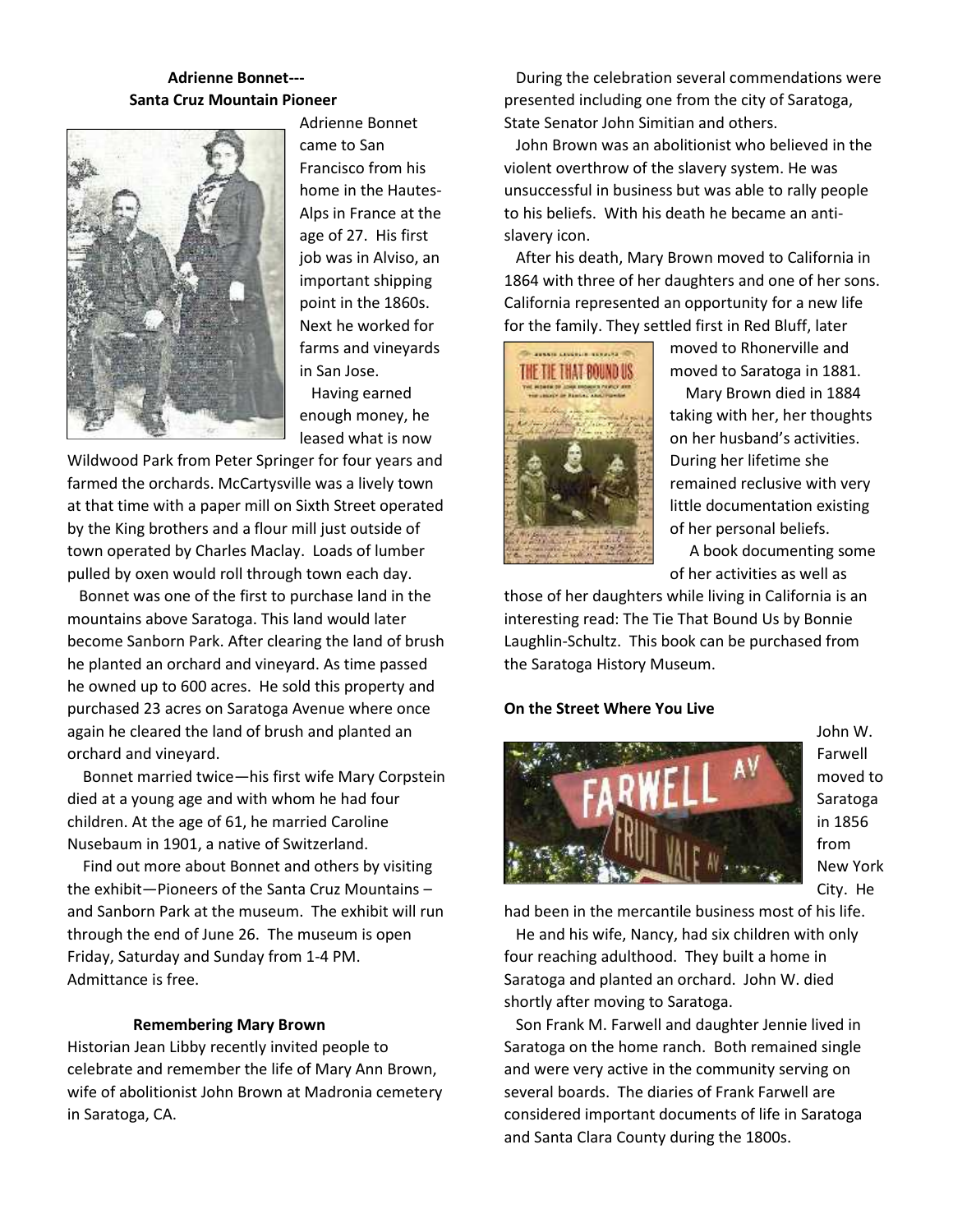# **Charles Tilden Exhibit Opens at Hakone Estate and Gardens**

Major Charles Tilden is best known in the East Bay for



spearheading a system of regional parks in the East Bay. In the South Bay, however, he is known for purchasing Hakone Gardens as a summer home in 1932 from Isabel Stine. His life and his

impact on Hakone Gardens is documented in an exhibit that recently opened at Hakone Gardens.

Tilden was an attorney and businessman in the San Francisco Bay Area and lived in Alameda. He served on the first Board of Directors of the East Bay Regional Park District with one of the first three parks in the district named for him—Tilden Regional Park.

He grew up in San Francisco during the 1860s. He graduated from University of California, Berkeley in 1878. While attending college, he joined the California National Guard. He fought in the Spanish American War and left the Guards with the rank of major. He was often addressed as Major Tilden for the rest of his life.

Tilden married Lilly Mitchell on June 9, 1892. The couple lived in Alameda with their two daughters and son. Tilden Way is named for him. Their son, Charles Tilden, Junior was a member of the US Olympic rugby team in 1920 and won a gold medal in the 1920 and 1924 Olympics.

In 1932 Tilden purchased Hakone as a summer home. The home would be in use by his family until his death in 1950. He promptly hired a Japanese trained landscape gardener James Sasaki. Sasaki began making improvements to the gardens as well as adding structures such as the mon gate, moon bridge, upper pavilion and wisteria arbor. Many of those improvements can be seen today.

Sasaki rapidly gained a reputation with landscape specialists coming to Hakone to see his work.

When World War II came, Sasaki, along with other Japanese residents were sent to relocation camps. At the end of internment, the Sasaki family returned to

Saratoga where Major Tilden's step daughter met the family at the train depot and drove them back to Hakone.

James Sasaki and his family continued to live and maintain the gardens for the Tilden family.

## **Saratoga Celebrates 60 Years With a Hometown Parade**

In 1956, the village of Saratoga was incorporated and officially became a city. The  $60<sup>th</sup>$  anniversary of this historic event will be celebrated with a hometown parade on Saturday, September 17, 2016 at 10 AM.

The City of Saratoga 60<sup>th</sup> Anniversary Hometown Parade Committee, formed with civic volunteers, invites organizations, groups and units to enter the parade. There is no entry fee and all are encouraged to participate.

Floats, musical groups, schools, car clubs, and civic organizations are some of the categories the committee hopes to attract. Interested organizations and individuals are asked to fill out an entry form and a liability disclaimer.

Forms are available by contacting Marlene Duffin by email: Marlduffin@aol.com.

### **Bordens Canned Condensed Milk Originated in the 1850s**



Today's cooks use condensed milk for making special desserts not realizing the history of the product. In 1857 Gail Borden Junior founded a food company based on new technology, creating one of the first engineered foods in

American history.

Borden perfected the process by which cow's milk had most of the water removed and some sugar added. The sugar, combined with the heated canning process, gave condensed milk a shelf life of many years.

Sold as Eagle Brand, with a bald eagle spreading its wings with a bright red label to show the company's patriotism, Borden's condensed product developed a reputation for healthy milk. With the outbreak of the Civil War, the federal government bought quantities of the milk for field rations.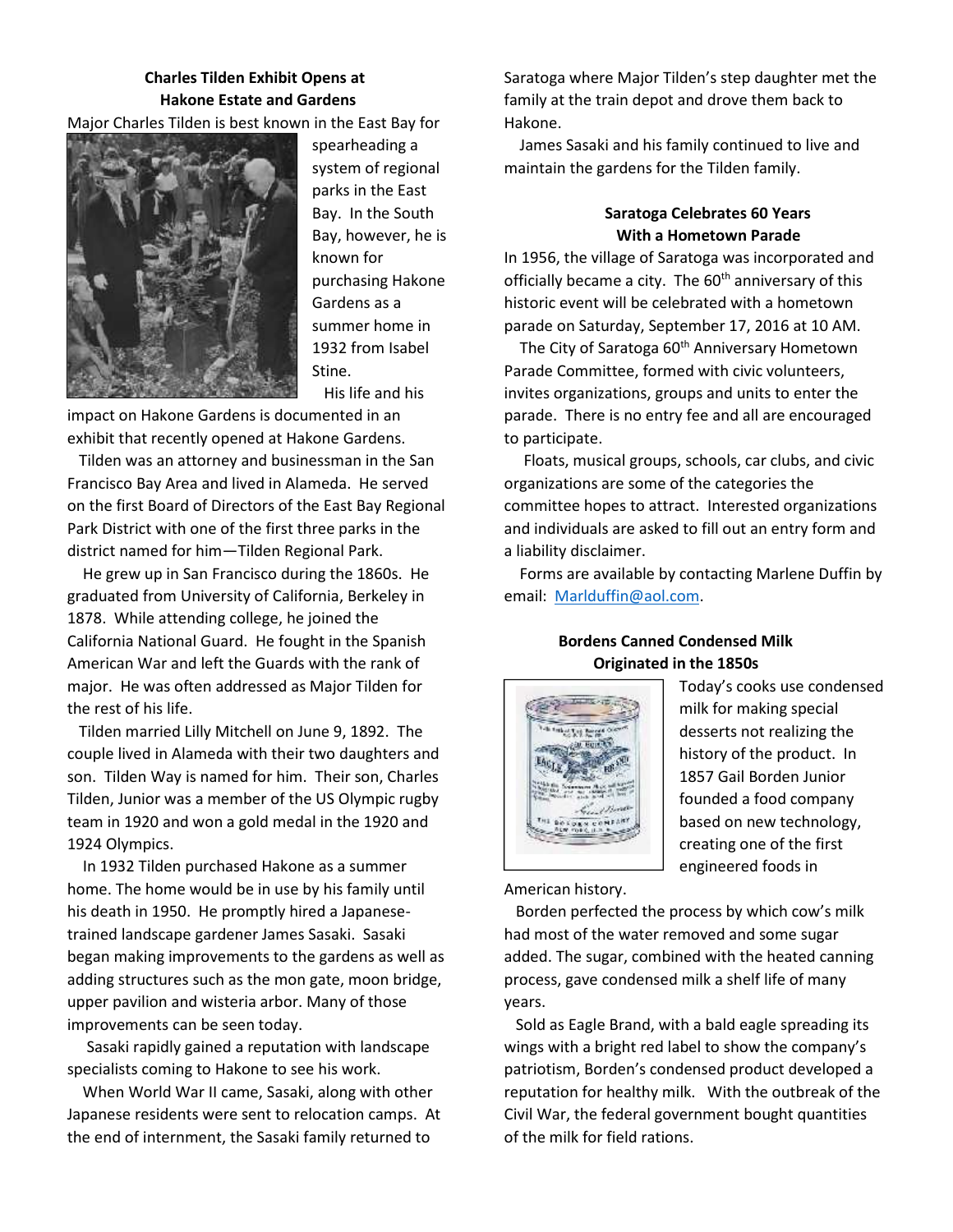### **"T for Two"**

Allan Greenberg and his wife Lucy, enjoy their 1923 Ford Model T Touring car enormously. They drive the car on all Model T Club tours and other events or as Greenberg laughingly says, "We take it out on most weekends."

Long distance? No problem. They've driven the Model T to Yosemite, Fort Hunter Liggett and even Cambria from their home in Almaden Valley or about 180 miles each way. That means driving with no radio! No fuel gauge! And driving at a speed of about 40-45 MPH. Obviously this couple plans trips around the fuel



gauge and maps their route carefully.

According to Greenberg,"The Model T has a 4-cylinder engine with 20 horsepower. It has a two speed transmission with one pedal for low and high. It has a separate pedal for reverse. It only has brakes on the back wheels. The only gauge is the current meter. It has no fuel gauge. And when it came off the assembly line, it was black."

Car enthusiasts remember that Ford wrote in his autobiography in 1909 that he told his management team that in the future "Any customer can have a car painted any color that he wants so long as it is black".

The Ford Model T (affectionately known as the Tin Lizzie, Model T, or T) is an automobile that was produced by Ford Motor Company from October 1, 1908, to May 26, 1927. It is generally regarded as the first affordable automobile and the car that opened travel to the common middle-class American. The Model T was Ford's first automobile mass-produced on moving assembly lines with completely interchangeable parts. The Ford Model T was named the most influential car of the 20th century in the 1999 Car of the Century competition, ahead of the BMC Mini, Citroën DS, and Volkswagen. With 16.5 million sold it stands eighth on the top ten list of the most sold cars of all time as of 2012

Greenberg worked on cars as a teenager and has always loved the look of antique autos. When his

children left home and he retired from IBM he decided to indulge in his love of cars. In addition to the 1923 Model T, he has a 1915 Model T Runabout and a 1926 Model T Speedster.

He and his wife have attended all four Saratoga Blossom Festivals and even some of the Mustard Festivals in Saratoga. They are shown in this photo with their 1923 Model T Touring car--- ready for their next driving adventure.

# **George Cooper, Winemaker, Decorated WWII Pilot, Extraordinary NASA Pilot**



George Cooper (1916-2016) passed away in April leaving a legacy of good wine, community service, and a loving family. A lifetime member of the Saratoga Historical Foundation, he captivated members and the public with his

stories of World War II. His leadership and courage flying a P-47 Thunderbolt during the war was legendary. And he had the medals to prove it although too modest to tell.

He enjoyed a long career with NASA as a post-war research test pilot, retiring in 1973. While working at NASA he garnered more awards and achievements – too many to list here. A street at NASA is named after him.

Like everything he touched, winemaking became another area of perfection after retirement. He sold his first commercial label in 1994 and the Cooper- Garrod Estate Vineyards was off and running. He could often be found in the tasting room, serving customers.

His wife, Louise Garrod, passed away in 2007 and is shown in the photo above. Their partnership in life was inspirational.

He leaves behind his daughter Barbara and sons Bill, James and David; 2 grandchildren; daughters-inlaw Doris and Kathi; sister Marjorie Bougher; and many nieces and nephews. And many, many friends.